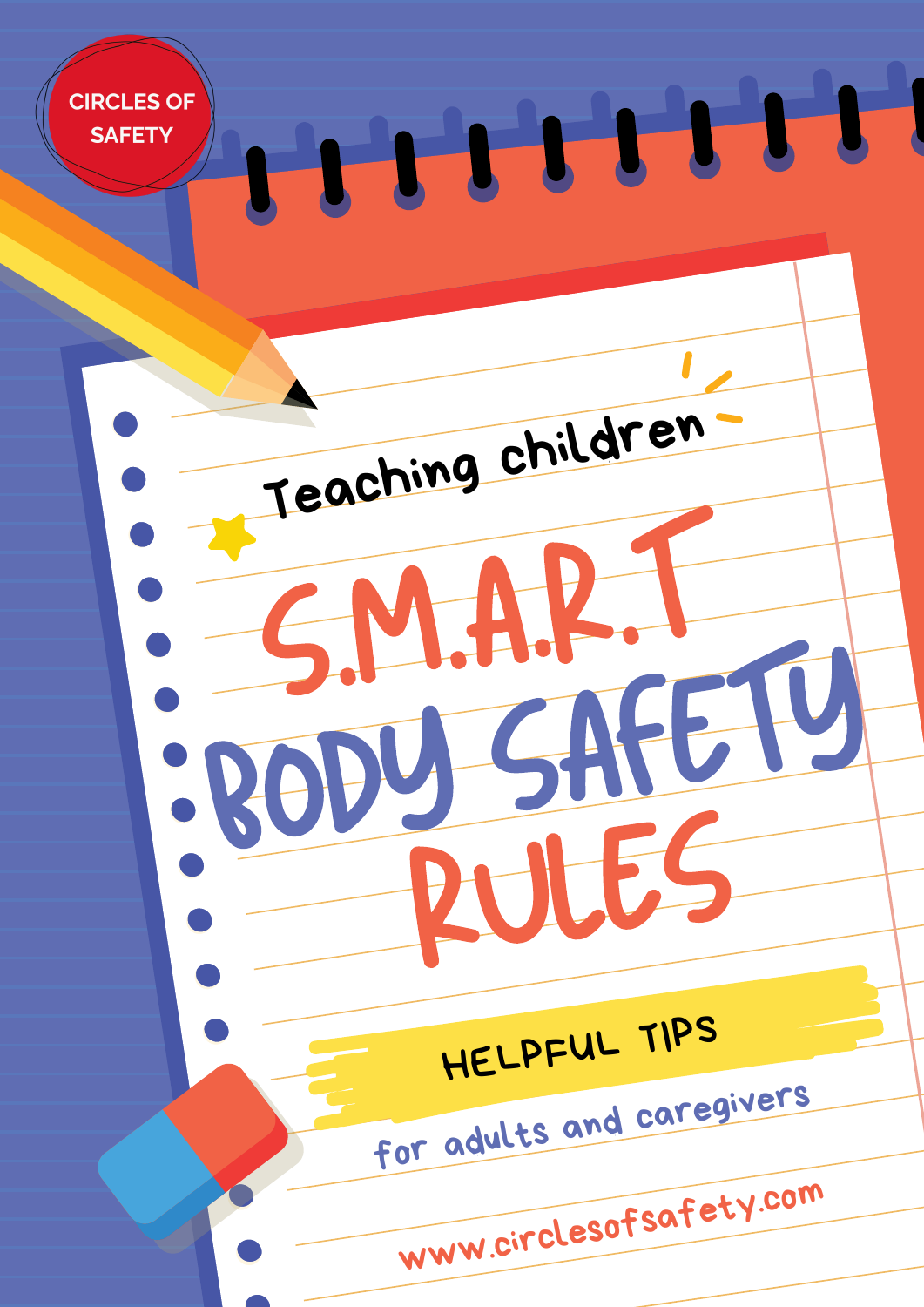CIRCLES OF SAFETY

afe, Unsafe<br>and Confusing **Situations** 

CO

odel Healthy **Boundaries** 

**Body Safety**<br>Rules

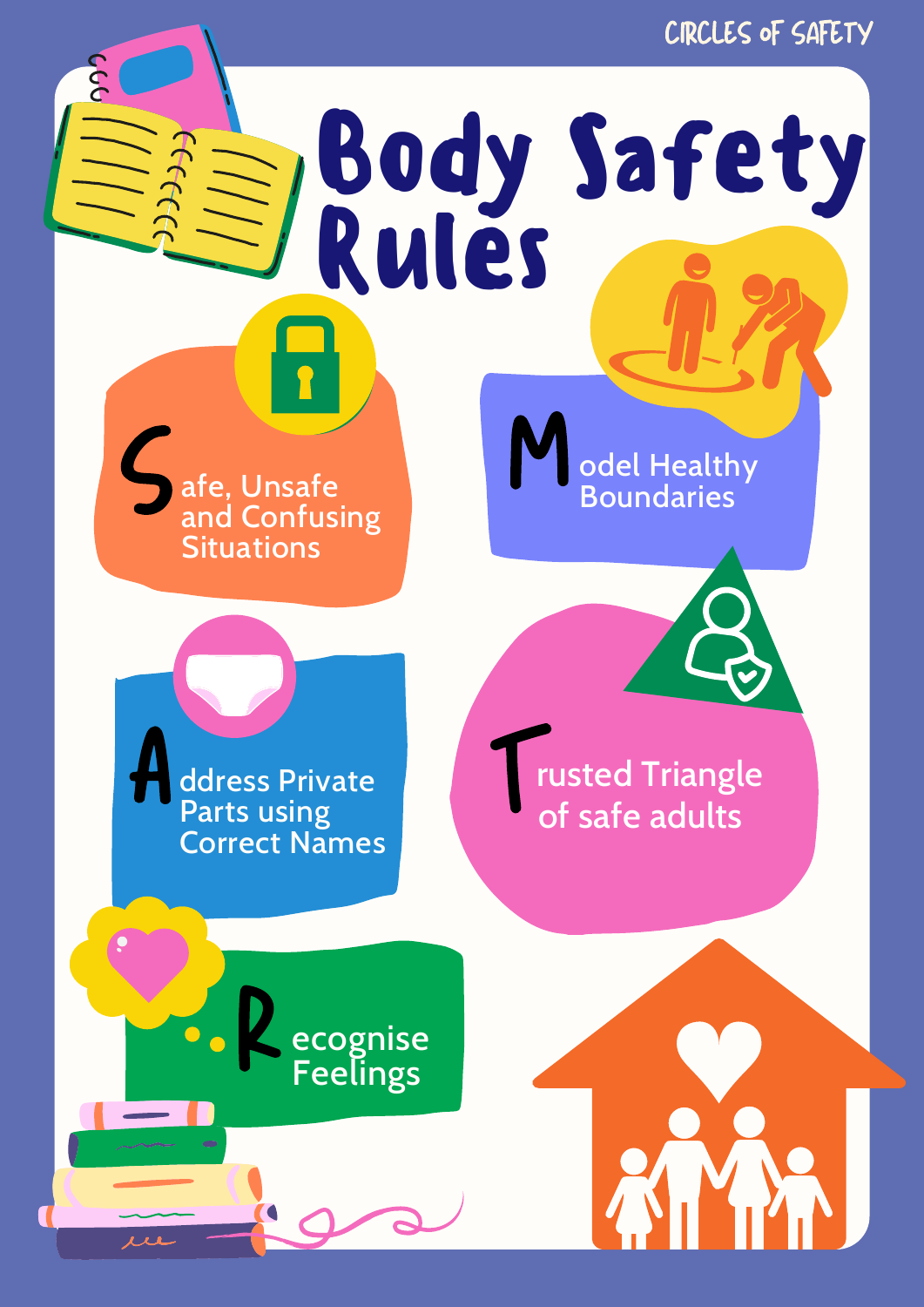#### Safe, Confused and UnSafe Situations

The most commonly used terms to describe touch seem to be good and bad touch- but usually these touches don't hurt or feel bad. Using terms like 'bad' touch, add to the confusion and shame the child may already experience, especially when a known and trusted adult may be the offender.

HELPFUL TIP: Ensure your child knows that these rules apply to everyone. Tell them, "No one is allowed to make you feel uncomfortable, even if that person is your cousin, uncle, aunt or neighbour. It's never O.K., and I will always believe you."



# Model Healthy Boundaries

When children tell us they don't want to hug and kiss everyone at a family gathering, support them by helping them find another way to show respect to family members (such as shaking hands, high fives, saying goodbye). When we seek the child's permission, they get a sense of control over their body. It also helps the child realize that a predator will not ask permission, and it will help them spot those tricky people.

HELPFUL TIP: Encourage children to treat others with respect and dignity. "Just like it is not OK for you to hit and hurt other people, it is not OK for you to use tricks or force to touch other people in a way that makes them uncomfortable. You must respect others' feelings and their boundaries."



#### Address Private Parts using Correct Names

Kids need to understand that no one is allowed to touch their private parts, look at their private parts or talk to them about private parts. Ensure you use the correct names of body parts- vagina, vulva, penis, breasts, testicles. If someone teaches your child a fun made-up name for their private parts, you will be alerted.

HELPFUL TIP: Keep your language simple and age-appropriate: "Mommy is washing your eyes, ears and your penis. Your body is special and it belongs to you. If anyone makes you uncomfortable, you can tell me or another safe grownup right away because our job is to keep you safe. Remember, bathing, toileting and sleeping are activities to be done in private."

S.M.A.R.T

Body Safety

Rules

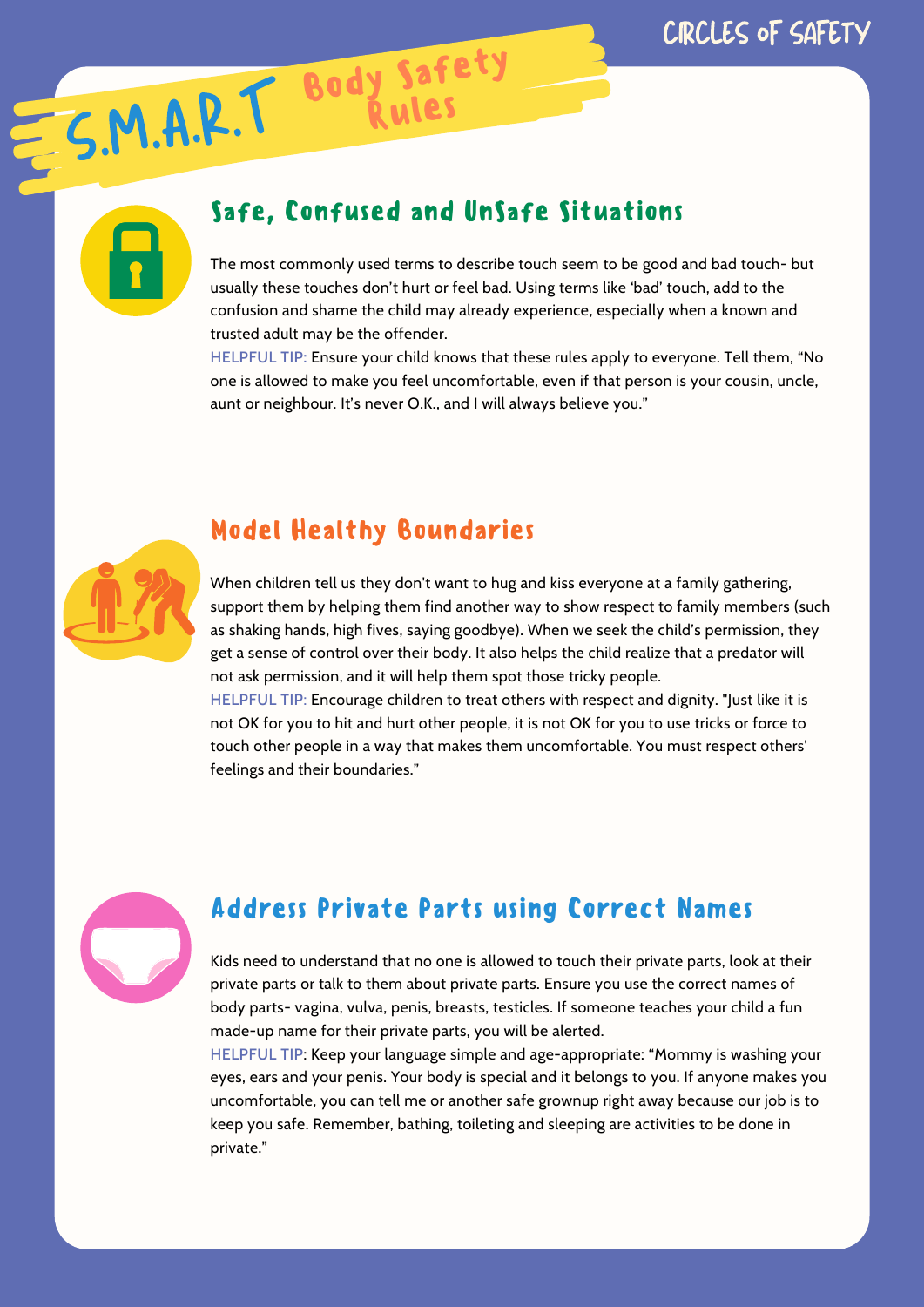#### Recognise Feelings

Being able to recognise our feelings is the first step in knowing when something doesn't feel right. Predators rely on the fact that children can be easily manipulated. Children who have a better sense of what feels O.K. and what doesn't — and are able to receive validation by communicating those feelings to safe and trusted grownups — are at a big advantage.

HELPFUL TIP: Share your own stories, and include as many feelings and sensations as you can. The important thing is to model what it means to listen to our gut feelings. For example: "I was so frustrated this morning, because I lost my office book and I knew I would be late for my meeting. My stomach felt queazy and my heart was racing as I frantically searched for it."



## Trusted Triangle

Help children identify at least three safe adults to be part of their trusted triangle, at least one of whom is not a family member. Sometimes children are afraid that they will "get in trouble" if they confide in their parents.

HELPFUL TIP: Let the child pick the people they wish to include. Ask "If you don't feel

comfortable talking to me about something, who else can you talk to?" or "What if something happens at school or the playground, who would you talk to?"

S.M.A.R.T

Body Safety

Rules

Teaching children body safety is a great way to protect children from sexual abuse. However, on its own, it won't be very effective. Adults also need to educate themselves on the facts of child sexual abuse, how to spot it and stop it and respond sensitively to disclosure.

## circles of Safety